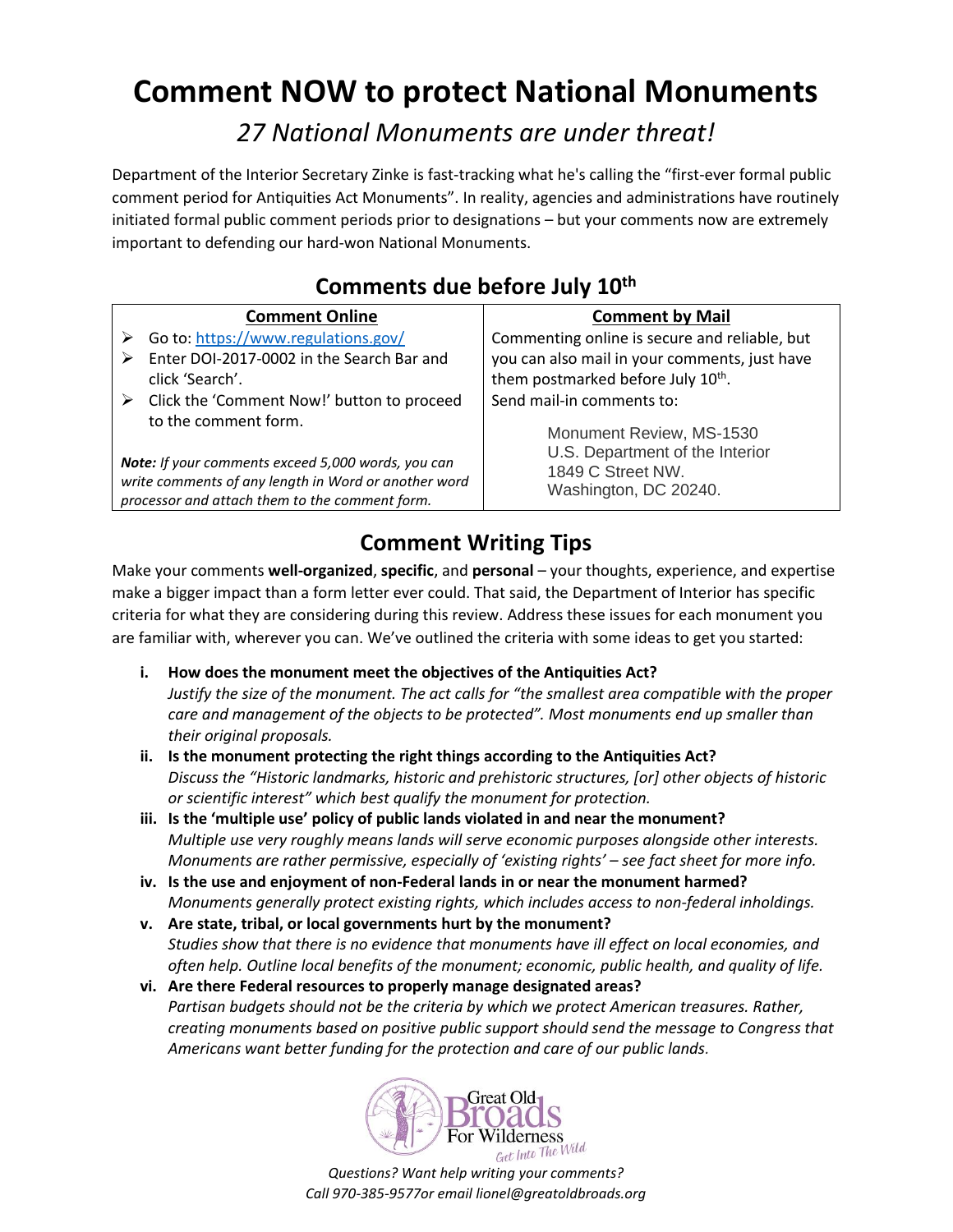# **List of Monuments under Review**

Taken directly from the Monument Review docket on Regulations.gov: <https://www.regulations.gov/document?D=DOI-2017-0002-0001>

| <b>Monument</b>                     | Location          | Est.      | <b>Acreage</b> |
|-------------------------------------|-------------------|-----------|----------------|
| Basin and Range                     | Nevada            | 2015      | 703,585        |
| <b>Bears Ears</b>                   | Utah              | 2016      | 1,353,000      |
| Berryessa Snow Mountain             | California        | 2015      | 330,780        |
| Canyons of the Ancients             | Colorado          | 2000      | 175,160        |
| Carrizo Plain                       | California        | 2001      | 204,107        |
| Cascade Siskiyou                    | Oregon            | 2000/2017 | 100,000        |
| Craters of the Moon                 | Idaho             | 1924/2000 | 737,525        |
| <b>Giant Sequoia</b>                | California        | 2000      | 327,760        |
| <b>Gold Butte</b>                   | Nevada            | 2016      | 296,937        |
| <b>Grand Canyon-Parashant</b>       | Arizona           | 2000      | 1,014,000      |
| <b>Grand Staircase-Escalante</b>    | Utah              | 1996      | 1,700,000      |
| Hanford Reach                       | Washington        | 2000      | 194,450.93     |
| <b>Ironwood Forest</b>              | Arizona           | 2000      | 128,917        |
| Mojave Trails                       | California        | 2016      | 1,600,000      |
| <b>Organ Mountains-Desert Peaks</b> | New Mexico        | 2014      | 496,330        |
| Rio Grande del Norte                | <b>New Mexico</b> | 2013      | 242,555        |
| Sand to Snow                        | California        | 2016      | 154,000        |
| <b>San Gabriel Mountains</b>        | California        | 2014      | 346,177        |
| Sonoran Desert                      | Arizona           | 2001      | 486,149        |
| <b>Upper Missouri River Breaks</b>  | Montana           | 2001      | 377,346        |
| <b>Vermilion Cliffs</b>             | Arizona           | 2000      | 279,568        |

*National Monuments Being Initially Reviewed Pursuant to Criteria in Executive Order 13792*

*National Monuments Being Reviewed To Determine Whether the Designation or Expansion Was Made Without Adequate Public Outreach and Coordination With Relevant Stakeholders*

| <b>Monument</b>            | Location | Est. | Acreage |
|----------------------------|----------|------|---------|
| Katahadin Woods and Waters | Maine    | 2016 | 87,563  |

*Marine National Monuments Being Reviewed Pursuant to Executive Orders 13795 and 13792*

| <b>Monument</b>                 | <b>Location</b>           | Est.      | Acreage    |
|---------------------------------|---------------------------|-----------|------------|
| <b>Marianas Trench</b>          | <b>CNMI/Pacific Ocean</b> | 2009      | 60,938,240 |
| Northeast Canyons and Seamounts | <b>Atlantic Ocean</b>     | 2016      | 3,114,320  |
| Pacific Remote Islands          | Pacific Ocean             | 2009      | 55,608,320 |
| Papahanaumokuakea               | Hawaii                    | 2006/2016 | 89,600,000 |
| Rose Atoll                      | American Samoa            | 2009      | 8,609,045  |

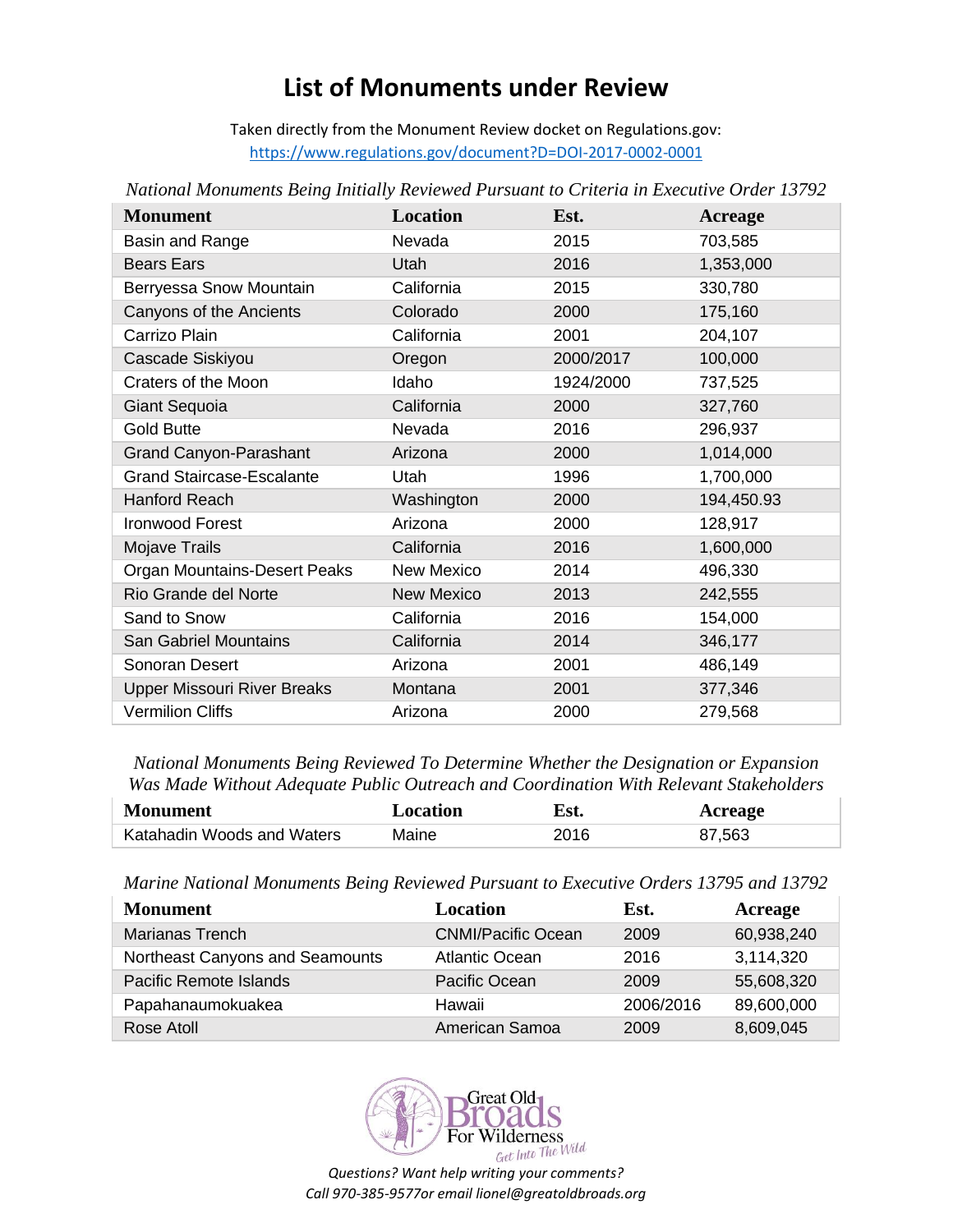# **Monument Facts**

#### **The Antiquities Act PROTECTS AMERICAN TREASURES for generations.**

The Antiquities Act was signed into law in 1906 by Republic president, Theodore Roosevelt. Ever since, it has been an important tool to protect American treasures for presidents regardless of political party. The Grand Canyon, Grand Teton, Bryce Canyon, Zion, Acadia, and Olympic National parks and many more all began as presidentially-proclaimed national monuments.

The bi-partisan law has been strongly upheld several times by the Supreme Court, and is a way to set aside politics to protect deserving lands quickly and efficiently from overdevelopment and destruction of their character and values for current and future generations of Americans.

*National Park Service:<https://www.nps.gov/parkhistory/hisnps/npshistory/righter.htm> Wikipedia[: https://en.wikipedia.org/wiki/Antiquities\\_Act](https://en.wikipedia.org/wiki/Antiquities_Act)*

#### **National Monuments WERE ALWAYS FEDERAL LANDS and are not "Land Grabs".**

A national monument can only be declared for lands which are already under federal ownership. Nonfederal lands within the boundaries of a monument may be desirable for good management of the monument. The government can offer to trade or purchase these lands at fair market value, but has no ability whatsoever to force sale or take over lands to include in a national monument.

*US Code at Cornell[: https://www.law.cornell.edu/uscode/text/54/320301](https://www.law.cornell.edu/uscode/text/54/320301)*

#### **National Monuments PROTECT EXISTING RIGHTS, and do not 'Lock Up' land.**

National monuments protect valid existing rights, meaning, whatever you legally did there before it was protected as a national monument, you can generally still do after it is designated.

This includes previously-existing oil and gas leases, access to private property, valid mining claims, roads and utility infrastructure, protected traditional uses (wood & herb gathering), and livestock grazing.

Also allowed activities include but are not limited to hunting, fishing, horseback riding, backpacking, camping, lawful off-road vehicle use, law enforcement, firefighting and fuels reduction.

*Conservation Lands Foundation[: http://www.conservationlands.org/wp-content/uploads/2013/06/National-](http://www.conservationlands.org/wp-content/uploads/2013/06/National-Monument-FAQ.pdf)[Monument-FAQ.pdf](http://www.conservationlands.org/wp-content/uploads/2013/06/National-Monument-FAQ.pdf)*